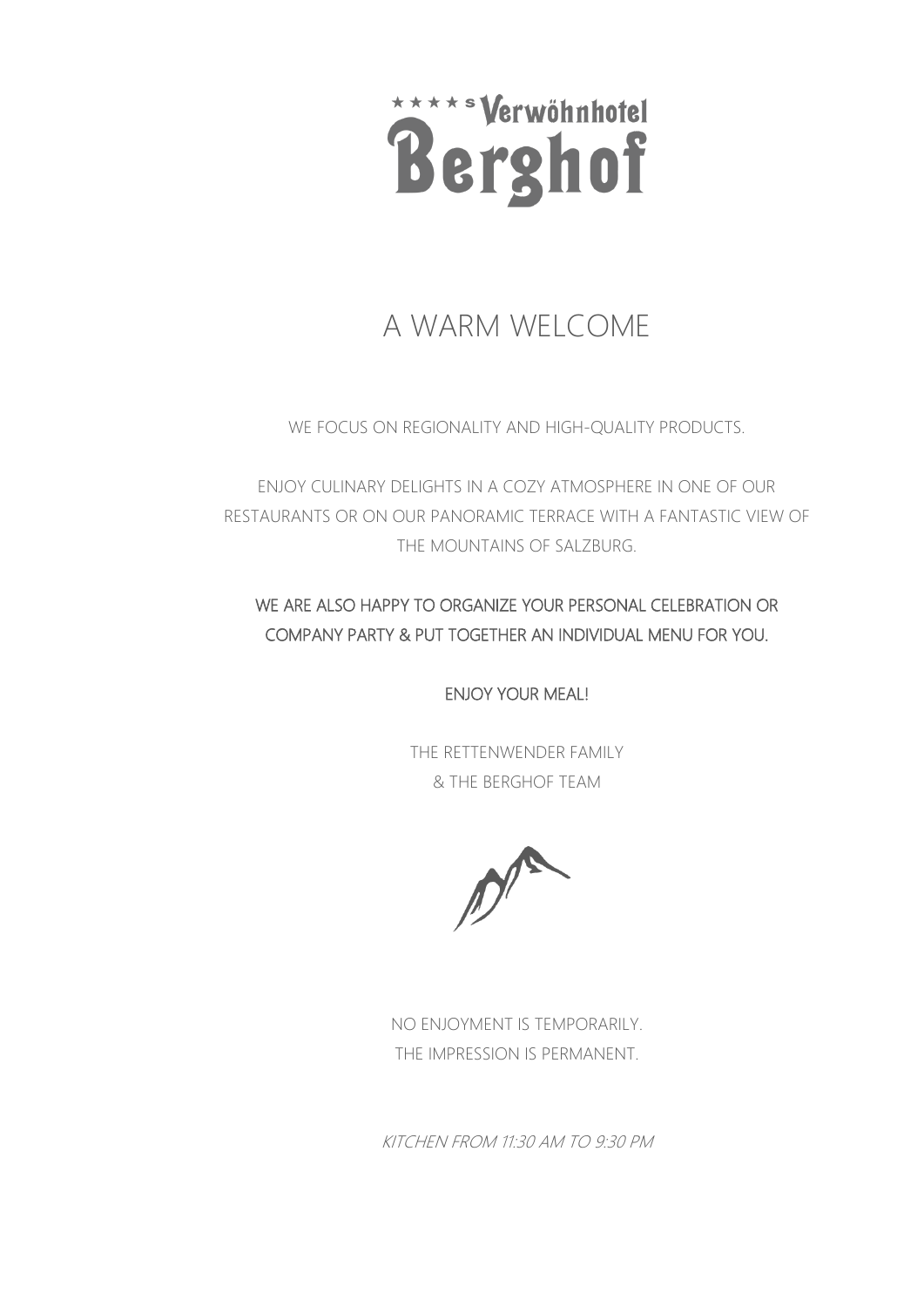# APÉRITIFS

| <b>GLASS OF PROSECCO</b>                                                     |   | $\epsilon$ 4.60 |
|------------------------------------------------------------------------------|---|-----------------|
| MIMOSA PROSECCO   ORANGE JUICE                                               |   | $\epsilon$ 5.50 |
| <b>VENEZIANO</b><br>PROSECCO   SODA   APEROL                                 | € | 7.00            |
| <b>TOCCO ROSSO</b><br>PROSECCO   SODA   CAMPARI   ELDER                      | € | 7.00            |
| <b>HUGO</b><br>PROSECCO   SODA   ELDER   MINT                                | € | 6.00            |
| <b>BERGHOF SPRITZER</b><br>WHITE WINE   SODA   ELDER   LIME   MINT   BERRIES |   | $\epsilon$ 5.50 |
| <b>APEROL SPRITZER</b><br>WHITE WINE   SODA   APEROL                         | € | 6.00            |
| <b>LILLET SPRITZ</b><br>LILLET BLANC   ELDER   SODA   CUCUMBER               | € | 6.50            |
| <b>LILLET VIVE</b><br>LILLET BLANC   TONIC WATER   RASPBERRY   MINT          | € | 9.00            |
| <b>CAMPARI ORANGE</b>                                                        | € | 6.50            |
| <b>MARTINI BIANCO</b>                                                        | € | 5.00            |
|                                                                              |   |                 |

# NON-ALCOHOLIC APÉRITIFS

#### GIN TONIC 0%

| ALCOHOL-FREE GIN   TONIC WATER | $\epsilon$ 12.00 |
|--------------------------------|------------------|
|                                |                  |
| <b>MOSQUITO</b>                |                  |

| TONIC WATER   SUGAR   MINT   LIME<br>$\epsilon$ 6.00 |
|------------------------------------------------------|
|------------------------------------------------------|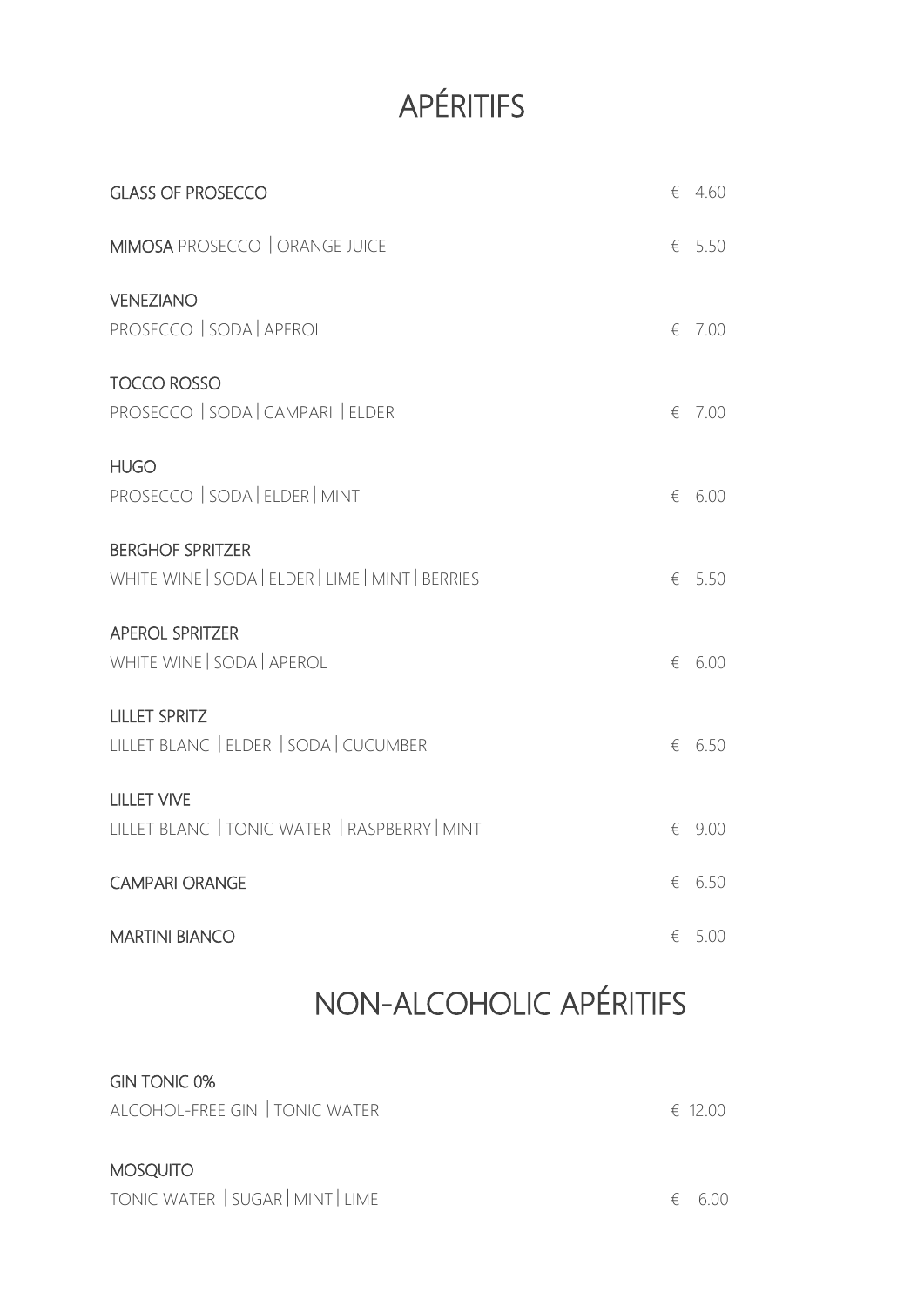## SALADS & STARTERS

| SALAD OF THE SEASON   MIXED                      |                 |
|--------------------------------------------------|-----------------|
| (AT THE EVENING FROM THE BUFFET) A/C/D/G/L/M/N   | $\epsilon$ 5.90 |
| BEEF TATAR (120 G)                               |                 |
| MUSTARD-MAYONNAISE   BRIOCHE   ROCKET A/C/G/L/M  | $\in 1570$      |
| FITNESS SALAD WITH SPROUTS & NUTS                |                 |
| © GRILLED TURKEY BREAST STRIPS   BALSAMICO L/H   | € 14.80         |
| ♦ STRIPS OF TURKEY BREAST CRISPY BREADED A/C/E/L | € 15.60         |
| ♦ SHRIMPS FRIED IN HERB BUTTER                   |                 |
| FRENCHDRESSING B/C/G/H/L/M                       | € 16.90         |
| <b>BURRATA   TOMATO CREAM</b>                    |                 |
| FRIED ARUGULA   BASIL G/L/O                      | $\in$ 14.50     |
| FILLED STONE   CREAM CHEESE FROM GUT GRUB        |                 |
| FERMENTED ASPARAGUS CRESS A/G/H/L/O              | € 13.90         |

### SOUPS

#### BEEF SOUP

| <b>FRITTATA OR NOODLES A/C/G/L</b>                                 | 6,50            |
|--------------------------------------------------------------------|-----------------|
| KASPRESS- OR LEBERKNÖDEL OR SEMOLINA DUMPLINGS A/C/G/L € 6.90      |                 |
| <b>CREAM OF NETTLE SOUP</b><br>"LÖWENZAHN"-RAVIOLI A/C/G/L         | $\epsilon$ 7.10 |
| <b>TWO-COLOR PAPRIKA CREAM SOUP</b><br>CRESS - BREADSTICKS A/C/G/L | $\epsilon$ 780  |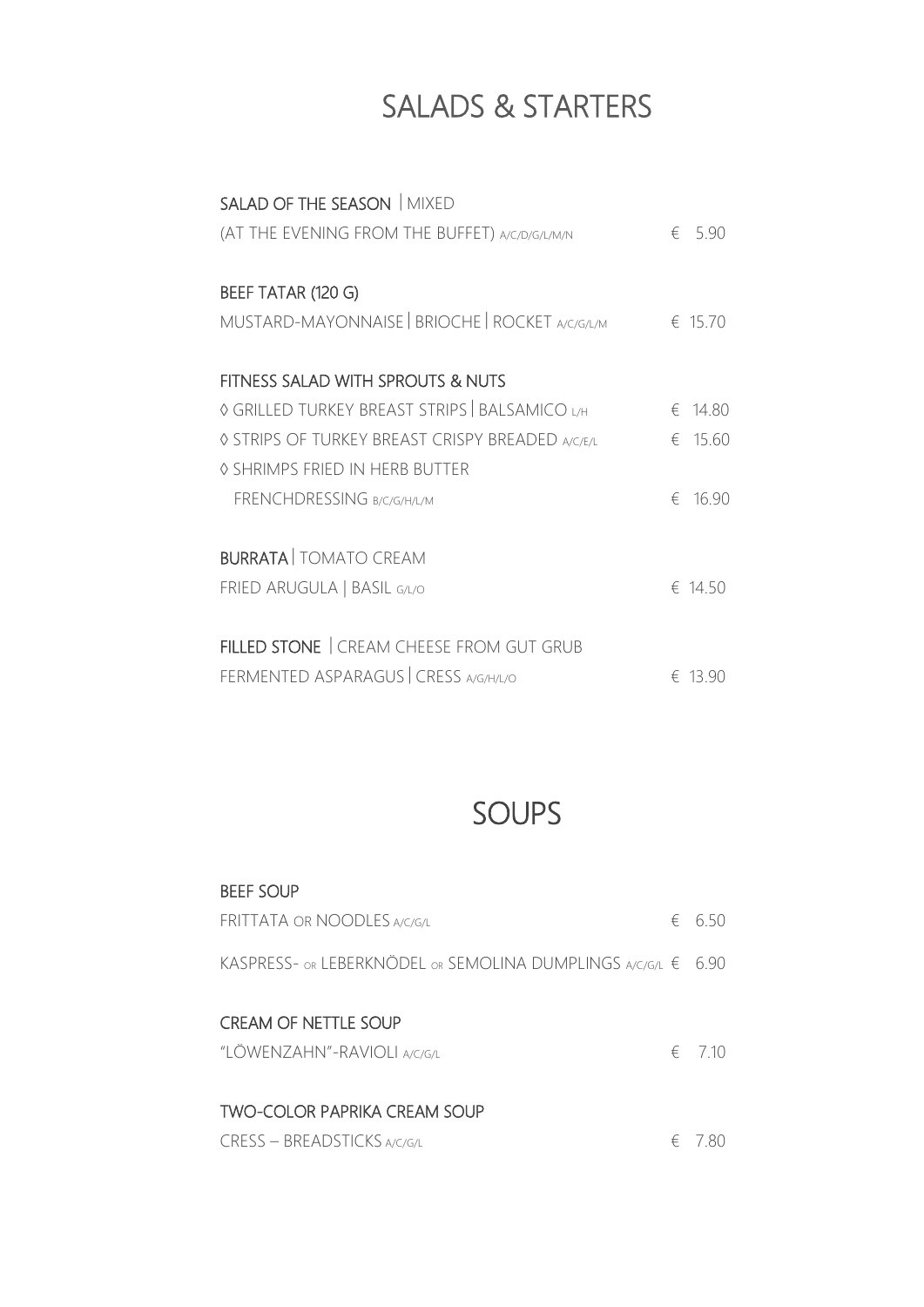# MAIN COURSES

| FILLET OF BEEF ROASTED IN HAY COAT          |             |
|---------------------------------------------|-------------|
| PEPPER CREAM SAUCE   GLAZED VEGETABLES      |             |
| MEADOW-HERB RISOTTO G/L/M/O                 | € 38.50     |
| HANDMADE PASTA PROSCIUTTO & FIG             |             |
|                                             |             |
| PARMESAN FOAM   OVENTOMATS A/C/G/L          |             |
| AS A STARTER                                | € 13.50     |
| AS A MAIN COURSE                            | € 16.50     |
|                                             |             |
| "PULLED PORK" BURGER FROM THE PORK          |             |
| POTATO - BRIOCHEBUN   HOMEMADE BBQ - SAUCE  |             |
| CHEDDAR   POTATO WEDGES A/C/G/L/O           | $f = 1760$  |
|                                             |             |
| <b>BAKED ASPARAGUS</b>   MISO - HOLLANDAISE |             |
| ONION POTATO CRESS A/C/F/G/L                | $\in$ 18.10 |
| <b>FRIED FISH FILLET (DAILY OFFER)</b>      |             |
|                                             |             |
| <b>VARIATION FROM THE CARROT CHERVIL</b>    |             |
| <b>CHIVE OIL A/D/G/L</b>                    | $f = 20.50$ |
|                                             |             |

### OUR CLASSICS

| <b>ONION-ROAST OF BEIRIED</b>                       |                  |
|-----------------------------------------------------|------------------|
| <b>BACON BEANS   ROAST POTATOES A/L/M</b>           | € 21.50          |
| <b>WIENER SCHNITZEL   PARSLEY- POTATOES</b>         |                  |
| CALF A/C/G                                          | € 25.70          |
| PORK A/C/G                                          | $\epsilon$ 18.10 |
| <b>BERGHOF-PFANDL - FILLET OF PORK AND BEEF</b>     |                  |
| <b>BACON-ONION-SAUCE MUSHROOMS</b>                  |                  |
| BUTTER-SPÄTZLE   VEGETABLES A/C/G/L/O               | € 24.50          |
| PONGAUER KASNOCK'N                                  |                  |
| ROASTED ONION LEAF LETTUCE SMALL A/C/G              | $\in$ 12.90      |
|                                                     |                  |
| STEAKTOAST FROM THE FILET OF BEEF                   |                  |
| LEAF LETTUCE   VEGETABLES   COCKTAILSAUCE A/C/G/L/O | € 20.90          |